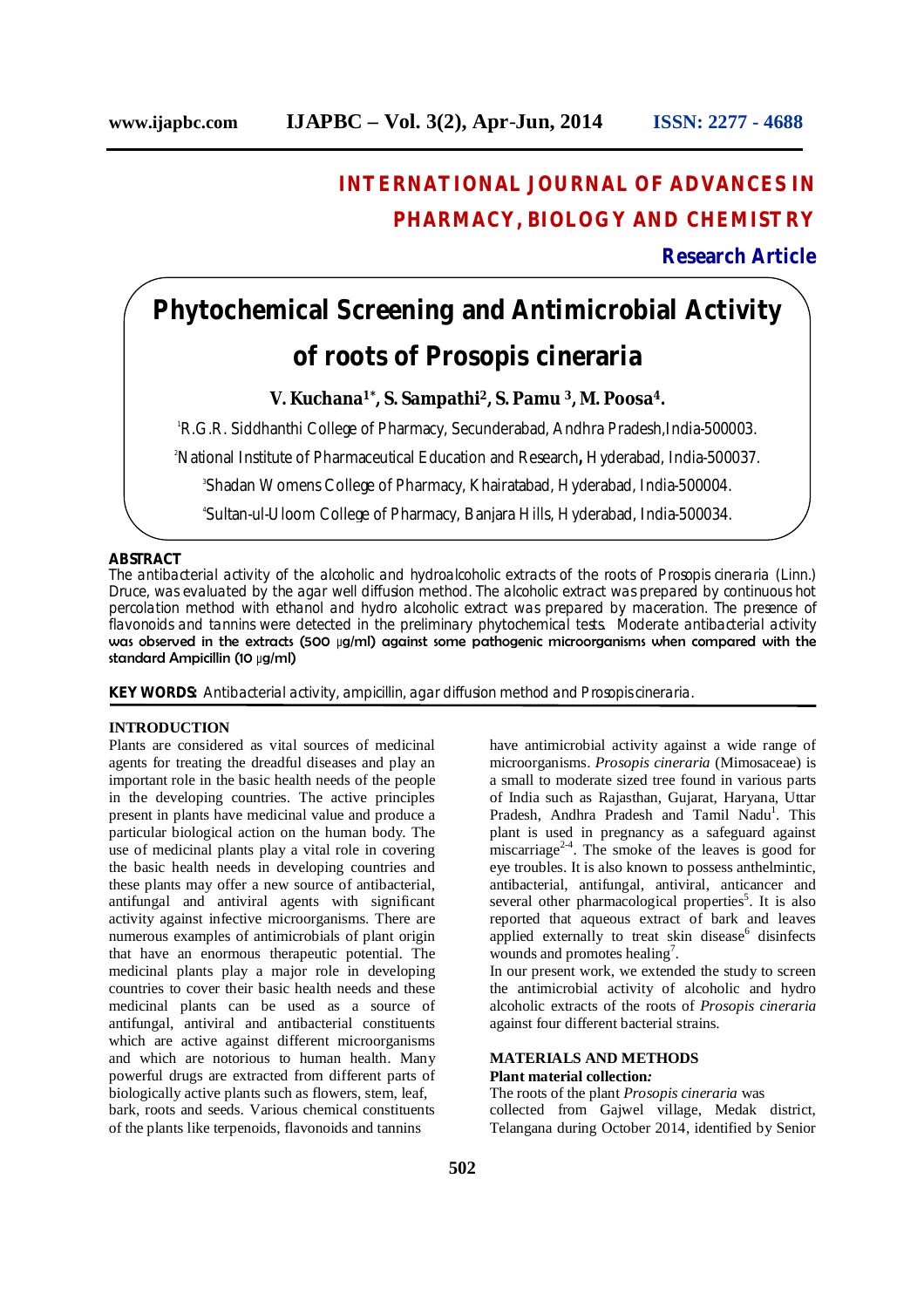Plant Taxonomist and authenticated at the Herbarium of the Botany Department, Osmania University, Hyderabad, Telangana. The roots were air dried separately for one month and the dried material was coarsely powdered.

#### **Preparation of the extracts:**

About 150 g of the coarse powder was extracted with ethanol by continuous hot percolation method (Soxhlet apparatus). The marc was then further extracted with hydro alcoholic mixture using maceration. Both alcoholic and hydro alcoholic extracts were then evaporated under reduced pressure and were stored in refrigerator till use.

#### **Phytochemical investigation:**

The alcoholic and hydroalcoholic extracts of the root of *Prosopis cineraria* were subjected to preliminary phytochemical screening to identify the constituents present in them  $8, 9$ .

A wide variety of natural constituents like alkaloids, glycosides, tannins, essential oils and other secondary metabolites like sterols, phenolic compounds, tannins and flavonoids were tested using standard procedures.

#### **Bacterial strains:**

Four bacterial strains viz. *Escherichia coli* [Gram negative], *Pseudomonas aeruginosa* [Gram negative], *Staphylococcus aureus* [Gram positive] and *Bacillus subtilis* [Gram positive] were used in this study. Microorganisms were procured from Microbiology Department, Osmania University, Hyderabad.

The bacteriostatic property of the extracts was tested by agar well diffusion method <sup>10</sup>.

#### **Preparation of Antibacterial Solution:**

The extracts were dissolved in dimethyl sulfoxide (DMSO) and were taken at concentration of 500 μg/ml for testing antibacterial activity using ampicillin  $(10\mu\text{g/ml})$  as a standard with proper drug controls.

#### **EXPERIMENTAL PROCEDURE Agar well diffusion method:**

The extracts were dissolved in DMSO (1%) to get a concentration of 500μg/ml.

Agar plates were used for the study using cup plate method.

The microorganisms were inoculated on the agar medium by spread plate technique

Four wells were bored in each plate and 100 μl of the extract samples were added in the well plate.

The inoculated plates were incubated at 37<sup>o</sup>C For 24 hr

Antimicrobial activity was evaluated by measuring the zone of inhibition against the test organisms.

All the assays were carried out in triplicate and the results recorded as mean  $\pm$  SEM of the three experiments.



#### **Fig: 1 ZONE OF INHIBITION OF** *E.COLI* **AGAINST AMPICILLIN, HYDROALCOHOLIC AND ALCOHOLIC EXTRACT OF ROOTS OF** *PROSOPIS CINERARIA*

#### **RESULTS AND DISCUSSION**

The alcoholic and hydroalcoholic extracts of the roots of *Prosopis cineraria* were screened for various phytoconstituents. The presence of flavonoids and tannins were detected in the preliminary phytochemical tests. The result of phytochemical investigation of the alcoholic and hydroalcoholic extracts of the roots of *Prosopis cineraria* is shown in table-1

#### **Antimicrobial activity:**

The alcoholic and hydroalcoholic extracts of the roots of *Prosopis cineraria* were tested against *Escherichia coli, Pseudomonas aeruginosa, (gram negative), Staphylococcus aureus and Bacillus subtilis* (gram positive). The zones of inhibition were recorded. Both alcoholic and hydroalcoholic extracts of the roots of *Prosopis cineraria* exhibited moderate antibacterial activity with all the tested strains at (500μg/ml) concentration when compared with the standard ampicillin (10μg/ml). The results of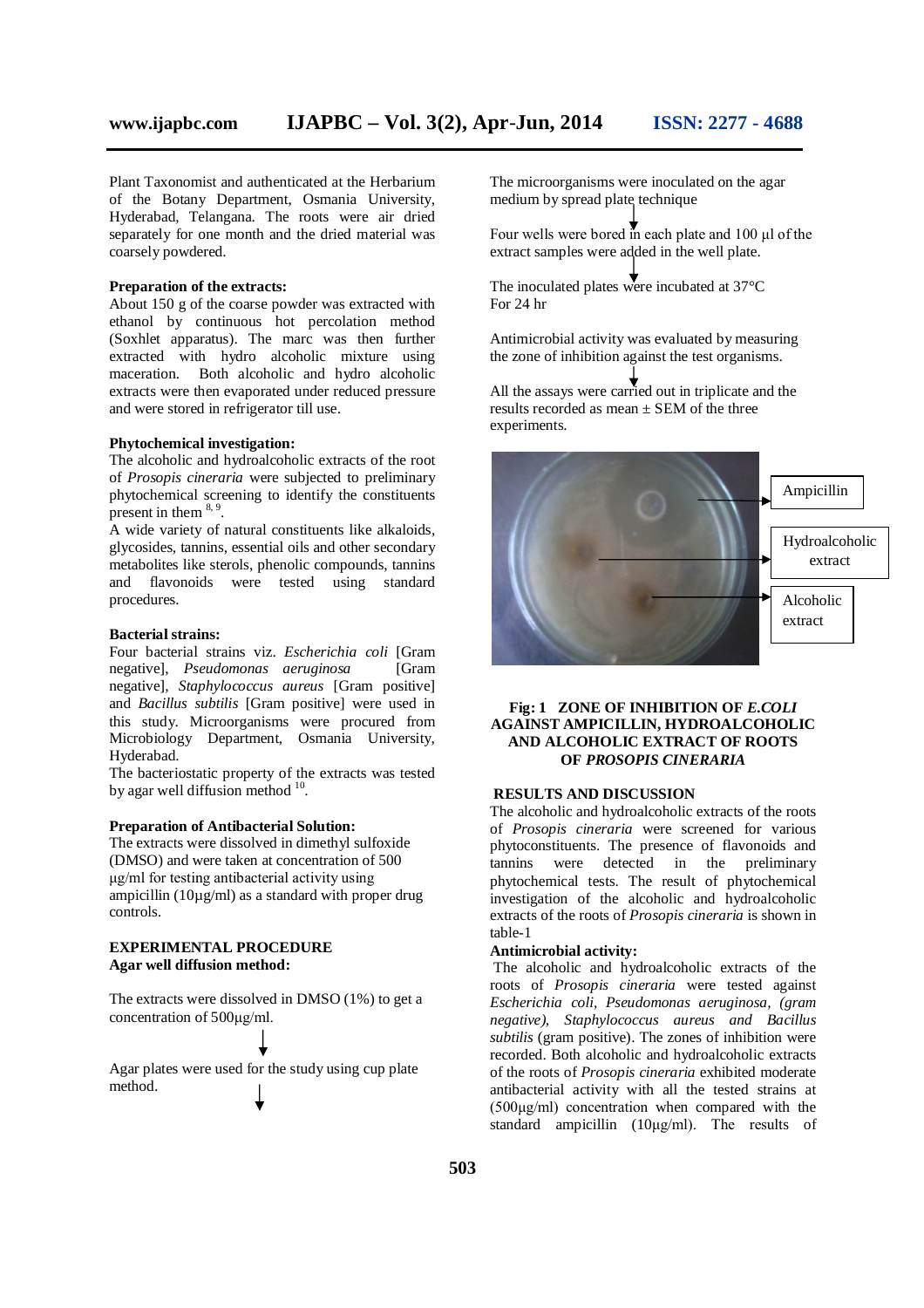antibacterial activity of alcoholic and hydroalcoholic extracts of the roots of *Prosopis cineraria* against four different bacterial strains in terms of zone of inhibition were shown in table-2 and its graphical representation in fig-2

Earlier the antimicrobial properties were reported by researchers from stem  $bar<sup>11</sup>$  and leaflets<sup>12</sup> of *Prosopis cineraria* and even from root, stem, bark, pods of the different species of *Prosopis* i.e. *Prosopis julifera*<sup>13</sup> , *Prosopis Africana*<sup>14</sup> and different species of Mimosaceae plants<sup>15</sup>.

The obtained activity may be due to the presence of flavonoids and tannins (presence is confirmed by the preliminary phytochemical studies).

Further studies are under progress to characterize the active principles present in the extracts.

#### **CONCLUSION**

Plants have become a valuable source of medicinal agents which are used for the treatment of various diseases. Much attention has been paid towards plant based products which are extracted and isolated from plants. Natural products are taken much important as antimicrobial agents as they have fewer side effects when compared to commercially available products. There is an urgent need to identify newer chemical entities that are effective against resistant pathogens. In our present study the root extract of *Prosopis cineraria* exhibited antimicrobial activity against gram positive bacteria.

| Sr. No         | Name of the test    | AE     | <b>HAE</b> |
|----------------|---------------------|--------|------------|
| 1              | Alkaloids           |        |            |
| 2              | Carbohydrates       | $+$    | $+$        |
| 3              | Proteins/Aminoacids | $^{+}$ | $+$        |
| $\overline{4}$ | Glycosides          |        |            |
| 5              | Saponins            | $^{+}$ | $+$        |
| 6              | Flavonoids          | $^{+}$ | $+$        |
|                | Phenolics/Tannins   | $+$    | $^{+}$     |
| 8              | <b>Steroids</b>     |        |            |

#### **Table 1 : Preliminary Phytochemical Screening of Extracts of roots of** *Prosopis cineraria***(L.)Druce**

+ Present ; - Absent

AE - Alcoholic Extract

HAE - Hydroalcoholic Extract

| Table-2 : Antimicrobial activity of the root extracts of <i>Prosopis cineraria</i> |  |  |  |
|------------------------------------------------------------------------------------|--|--|--|
|                                                                                    |  |  |  |
|                                                                                    |  |  |  |

| S no | Micro organism         | Concentration of  | Zone of inhibition (mm) |                           | Standard Ampicillin |
|------|------------------------|-------------------|-------------------------|---------------------------|---------------------|
|      |                        | extact $\mu$ g/ml | Alcoholic extract       | Hydroalcoholic<br>extract | $10 \mu g/ml$ (mm)  |
|      | Escherichia coli       | 500               | $16 \pm 0.12$           | $14\pm0.10$               | $32 \pm 0.23$       |
|      | Pseudomonas aeruginosa | 500               | $12+0.24$               | $10\pm0.23$               | $36\pm0.15$         |
|      | Staphylococcus aureus  | 500               | $18+0.41$               | $20 \pm 0.20$             | $38 \pm 0.23$       |
| 4    | Bacillus subtilis      | 500               | $21 \pm 0.31$           | $17+0.12$                 | $40+0.16$           |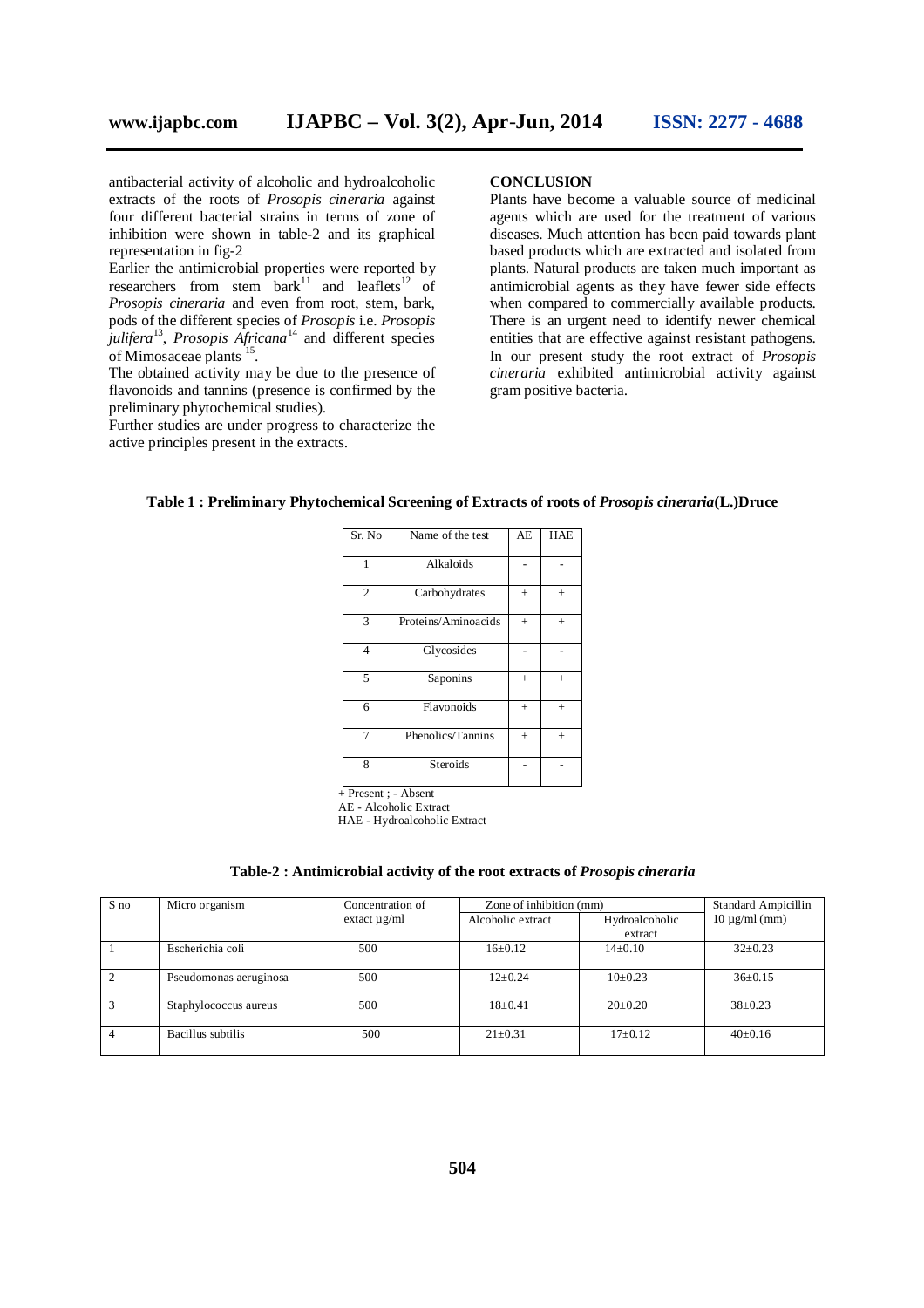

**Figure -2 Antimicrobial activity of the root extracts of** *Prosopis cineraria*

#### **REFERENCES**

- 1. Puri S and Kumar A, Establishment of Prosopis cineraria (L.) Druce in the hot deserts of India, New forests. 1995; 9 : 21- 33
- 2. Marwat SK, Rehman FU, Khan MJ, Ahmad M, Zafar M. Medicinal folk recipes used as traditional phytotherapies in district Dera Ismail Khan, Pakistan. Pak. J. Bot. 2011; 43(3) : 1453-1462
- 3. Kirtikar KR and Basu BD, Indian medicinal plants, Leader road, Allahabad, India, 1984 ;( Vol. II):910
- 4. Nandkarni KM, Indian material medica, Popular prakashan, Mumbai, 2000; 1 : 1011.
- 5. Malik A, Kalidhar SB.Phytochemical examination of Prosopis cineraria L. (druce) leaves. Indian J. Pharm. Sci. 2007; 69: 576- 578.
- 6. Sharma H, Kumar A. Ethanobotanical studies on medicinal plants of Rajasthan (India). J. Med Plants Res. 2011; 5(7): 1107- 1112.
- 7. Nagori BP, Solanki R. Role of medicinal plants in wound healing. Res J. Med Plants. 2011; 5(4): 392-405.
- 8. Trease GE, Evans MC. Textbook of Pharmacognosy, 13 ed. Bailliere Tindal, London, 1989; 683-684
- 9. Harborne JB. Phytochemical Methods-A Guide to Modern Techniques of Plant Analysis.3rd ed. Chapman and Hall, London, 1998; 42-203.
- 10. Salar RJ, Dhall A. Antimicrobial and free radical scavenging activity of extracts of some Indian medicinal plants. J. Med Plants Res. 2010; 4(22): 2313-2320.
- 11. Velmurugan V, Arunachalam G, Ravichandran V. Antibacterial activity of stem barks of Prosopis cineraria (Linn.) Druce. Archives of Appl. Sci. Res. 2010; 2(4): 147-150.
- 12. Robertson S, Narayanan N, Deattu N, Nargis NRR, Comparative anatomical features of Prosopis cineraria (L.)Druce and Prosopis juliflora (Sw.) DC (Mimosaceae). Int. J. green pharm. 2010; 4: 275-280.